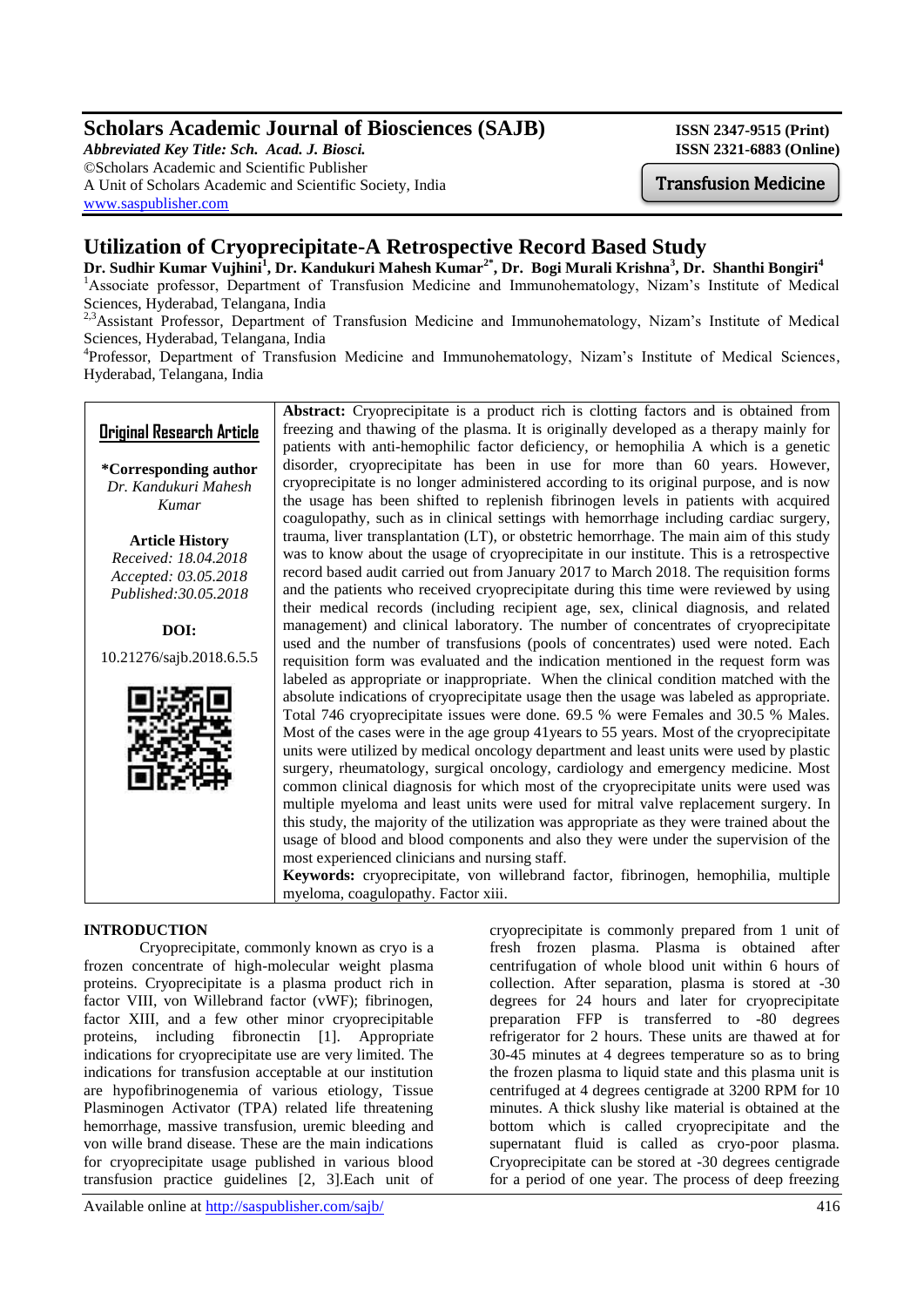#### **Sudhir Kumar Vujhini** *et al.***, Sch. Acad. J. Biosci., May 2018; 6(5): 416-420**

and thawing of plasma (obtained from one unit of blood) during the preparation process generates platelet membrane microparticles, which are concentrated by cryoprecipitation; the microparticle concentration of cryoprecipitate is 265 times greater than that of the source plasma or frozen plasma [4]. These microparticles have been found to contain glycoproteins which are able to interact with fibrinogen, platelets, von Willebrand factor, and other proteins, and this interaction may be enhanced by cryoprecipitation [5].

### **AIM OF THE STUDY**

 To know the utilization of Cryoprecipitate in this Institute

#### **MATERIALS AND METHODS**

This is a retrospective record based audit carried out from January 2017 to March 2018, in the Department of Transfusion Medicine, Nizam's Institute of Medical Sciences (NIMS), and Hyderabad. The requisition forms and the patients who received cryoprecipitate during this time were reviewed by using their medical records (including recipient age, sex,

clinical diagnosis, and related management) and clinical laboratory. The number of concentrates of cryoprecipitate used and the number of transfusions (pools of concentrates) used were noted. Each requisition form was evaluated and the indication mentioned in the request form was labeled as appropriate or inappropriate. When the clinical condition matched with the absolute indications of cryoprecipitate usage then the usage was labeled as appropriate.

#### **RESULTS**

Total of 107 cases from various departments of Nizam's Institute of Medical sciences were included in this study between January 2017 and March 2018.Total 746 cryoprecipitate issues were done. 69.5 % were Females and 30.5 % Males. Most of the cases were in the age group 41years to 55 years and most number of cryoprecipitate units were utilized by the same age group; least cases belonged to age group 10 to 25 years and least number of cryoprecipitate units were utilized by them (TABLE 1).

| <b>Table-1: age wise distribution of cryoprecipitate issues</b> |                 |                          |  |  |
|-----------------------------------------------------------------|-----------------|--------------------------|--|--|
| Age Group                                                       | Number Of Cases | Number Of Units Received |  |  |
| 10 To 25 Years                                                  | 16              | 109                      |  |  |
| 26 To 40 Years                                                  | 19              | 133                      |  |  |
| 41 To 55 Years                                                  | 43              | 316                      |  |  |
| $>$ 56 Years                                                    | 29              | 188                      |  |  |
| Total                                                           | 07              | 746                      |  |  |

**Table-1: age wise distribution of cryoprecipitate issues**

In this study, most of the cryoprecipitate units were utilized by medical oncology department and least units were used by plastic surgery, rheumatology, surgical oncology, cardiology and emergency medicine (TABLE 2).

| Department                                  | Number Of Issues |
|---------------------------------------------|------------------|
| <b>Medical Oncology</b>                     | 359              |
| Ct Surgery                                  | 133              |
| General Medicine                            | 69               |
| Hematology                                  | 65               |
| <b>Surgical Gastroenterology</b>            | 54               |
| Neurology                                   | 25               |
| Orthopedics                                 | 15               |
| Nephrology                                  | 6                |
| Plastic Surgery, Rhuematology, Surgical     | 4 Each           |
| Oncology, Cardiology And Emergency Medicine |                  |
| Total                                       | 746              |

#### **Table-2: Department-wise cryoprecipitate utilization**

Most common clinical diagnosis for which most of the cryoprecipitate units were used was multiple myeloma and least units were used for mitral valve replacement surgery (TABLE 3).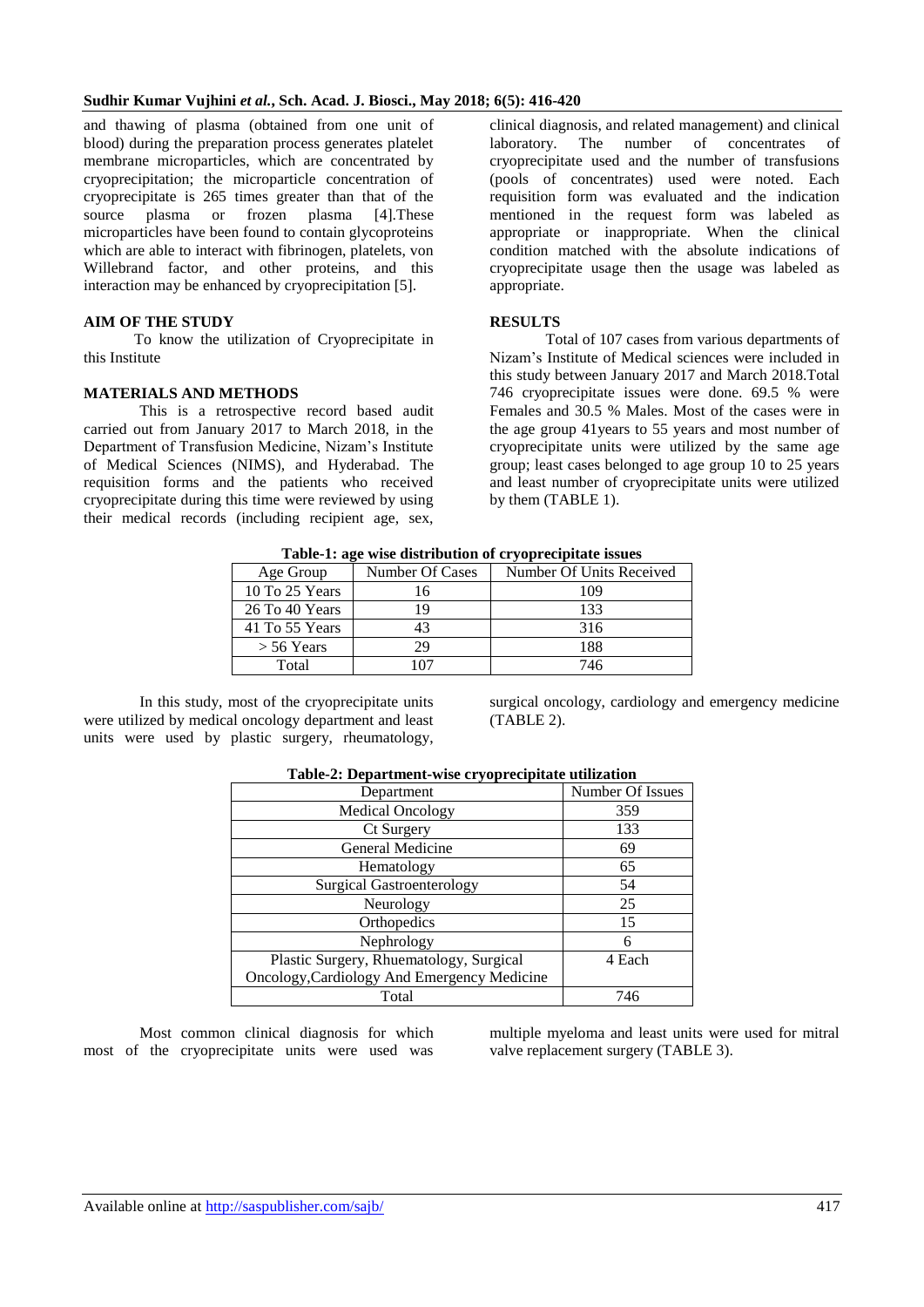| Table-3: Clinical diagnosis of the cases |                 |                            |                    |  |  |
|------------------------------------------|-----------------|----------------------------|--------------------|--|--|
| <b>Clinical Diagnosis</b>                |                 | Number Of Units Transfused |                    |  |  |
| Multiple Myeloma                         |                 | 335                        |                    |  |  |
| <b>Liver Failure</b>                     |                 | 137                        |                    |  |  |
| Acute Promyelocytic Leukemia             |                 | 74                         |                    |  |  |
| <b>Aortic Dissection Repair</b>          |                 | 52                         |                    |  |  |
| Post Cabg                                |                 | 41                         |                    |  |  |
| Polytrauma & Amputations                 |                 | 34                         |                    |  |  |
| Chronic Kidney Disease                   |                 | 27                         |                    |  |  |
| <b>Liver Transplant Cases</b>            |                 | 16                         |                    |  |  |
| Mitral Valve Replacement                 |                 | 07                         |                    |  |  |
| Others                                   |                 | 23                         |                    |  |  |
|                                          |                 |                            |                    |  |  |
| Number Of Cases                          | Number Of Units |                            | Number Of Episodes |  |  |
| 18                                       |                 |                            |                    |  |  |
| 19                                       | $\mathfrak{D}$  |                            | 2                  |  |  |
| 11                                       | 3               |                            | $\mathfrak{D}$     |  |  |
| 09                                       |                 |                            | 3                  |  |  |

27 4 2 11 5 3 5 3 4 4 3 5 3 2 7

## **Sudhir Kumar Vujhini** *et al.***, Sch. Acad. J. Biosci., May 2018; 6(5): 416-420**

 In this study, number of cryoprecipitate transfusions ranged from 1 to 7 (TABLE 4)

 $Total = 107$ 

#### **DISCUSSION**

Cryoprecipitate is a frozen product of plasma and can be obtained by deep freezing and thawing of the plasma at a specific temperature and centrifugation speed. It contains Factor VIII, von Willebrand Factor, Fibrinogen, Factor XIII, fibronectin and platelet microparticles [1]. Indications for giving cryoprecipitate include Hemophilia, von Willebrand disease, Hypofibrinogenemia of various etiologies, Afibrinogenemia, Massive hemorrhage, disseminated intravascular coagulation and uremic bleeding tendency [6].

Fibrinogen is one of the essential factors for aggregation of platelets and also participates in secondary hemostasis. Fibrinogen deficiency could be congenital or acquired/ secondary. The congenital abnormalities of fibrinogen classified as rare disorders. Acquired hypofibrinogenemia may be secondary to consumptive coagulopathies such as disseminated intravascular coagulation (DIC), or post-partum hemorrhage. Other causes include underlying disease states that limit fibrinogen synthesis (hepatic dysfunction, hematological malignancies), or dilutional in massive blood transfusion, or from increased fibrinolysis [7]. Fibrinogen levels greater than 100 mg/dL generally are considered adequate for homeostasis [8].

Treatment of fibrinogen deficiency underlying the cause of the coagulopathy, but when bleeding

occurs or invasive procedures are planned, then replacement therapy using virally inactivated fibrinogen concentrate is the treatment of choice[7]. This offers rapid restoration of fibrinogen levels with a small volume infusion, minimal preparation time and lower potential risk of transfusion transmitted viral infections [9].

Cryoprecipitate and FFP are alternative treatments that should be used only when fibrinogen concentrate is not available [10]. Cryoprecipitate has been used successfully for the supplementation of fibrinogen in patients with acquired [11] hypofibrinogenemia. Although the fibrinogen content of cryoprecipitate may be variable [12], current standards require that all tested individual units of cryoprecipitate contain a minimum of 150 mg (4.4 μmol) of fibrinogen. Commercially available factor concentrate are the product of choice for treatment of congenital or acquired specific deficiency [11]. They have far lower risks of blood-borne viral infection, particularly HIV, and are preferred to blood component therapy [10]. Von Willebrand's disease (VWD) is the most common inherited bleeding disorder [11]. The aim of therapy in VWD is to increase both, vWF and factor VIII levels. Cryoprecipitate has the full range of vWF multimers [9, 13] and provides a higher concentration of highmolecular-weight vWF than FFP [1]. Congenital factor XIII (FXIII) deficiency is a very rare form of hemophilia (one in 5 million) [14].

Acquired causes include disseminated intravascular coagulation, liver disease, L-asparaginase or fibrinolytic therapy. The bleeding manifestation is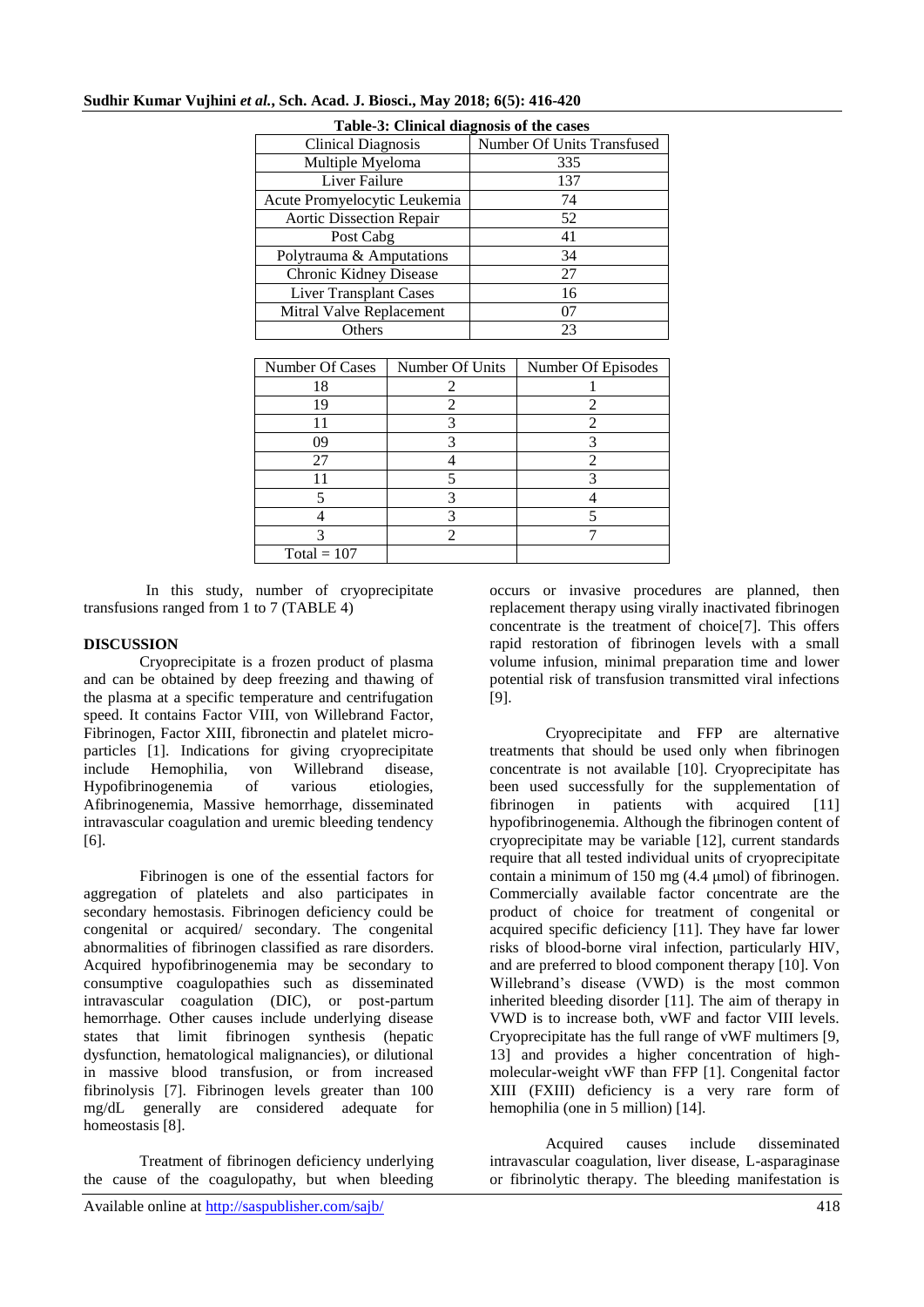characterized by umbilical stump bleeding in up to 80% [14], spontaneous abortion, mucosal bleeding and a high rate of spontaneous intracranial hemorrhage[15,16]. One to ten percent. Factor XIII activities in plasma is adequate for hemostasis [17]. Plasma-derived (PD) pasteurized FXIII concentrates or recombinant FXIII-A2 are used for prophylaxis [18].

Abnormal coagulation screen in conjunction with ongoing bleeding or oozing from puncture sites, mucous surfaces, or wounds usually calls for a blood product of component therapy. Despite the introduction of several guidelines, transfusion criteria still vary widely between clinicians [19]. A multidisciplinary team of obstetrician, anesthetists and hematologist is needed for the best management of PPH [20, 21].

Massive transfusion is arbitrarily defined as the replacement of a patient's total blood volume in less than 24 hrs [22]. Patients who receive massive transfusions may develop a dilution coagulopathy or DIC with thrombocytopenia and hypofibrinogenemia [23]. Most often, bleeding in such patients is related to thrombocytopenia, but there is evidence to suggest a possible advantage for using cryoprecipitate in these cases. It is generally considered appropriate to transfuse cryoprecipitate to correct prolongation of PT/APTT (> 1.5 x mean normal value) correlated with an increased microvascular bleeding, and to maintain Fibrinogen >1.0 g/l If not corrected by FFP.

Uremic bleeding syndrome is a wellrecognized consequence of renal failure for more than 100 years [24]. The bleeding disorder of CRF is primarily an acquired defect of primary hemostasis leading to mucocutaneous type bleeding [25]. Platelet dysfunction and abnormal platelet-endothelial interaction are the main determinations of uremic Bleeding [26, 27].

Cryoprecipitate does not contain sufficient quantities of clotting factors: II, VII, IX and X. Therefore, it should not be used as a replacement therapy in patients with global coagulation factor deficiencies, like warfarin reversal or hepatic coagulopathy. In such cases FFP is used instead of cryoprecipitate.

In our study, 746 units were issued to patients with various department of this institute and all the usage was appropriate; our study is in correlation with the studies conducted by Pantanowitz *et al.* [28] and Nacimento *et al*. [29].

## **CONCLUSION**

Cryoprecipitate transfusion is an integral part of management of bleeding and a good knowledge about the product use and adherence to appropriate indications will give desired results in patients with various absolute indications. In this study, the majority

of the utilization was appropriate as they were trained about the usage of blood and blood components and also they were under the supervision of the most experienced clinicians and nursing staff.

#### **REFERENCES**

- 1. American Association of Blood Banks. *Technical Manual.* 13th ed. Bethesda, MD: American Association of Blood Banks; 1999.
- 2. Lundberg GD. Practice parameter for the use of fresh-frozen plasma, cryoprecipitate, and platelets. JAMA. 1994 Mar 1; 271(10):777-81.
- 3. American Society of Anesthesiologists Task Force on Blood Component Therapy. Practice guidelines for blood component therapy. *Anesthesiology.*  1996; 84:732-747.
- 4. Callum JL, Karkouti K, Lin Y. Cryoprecipitate: the current state of knowledge. Transfus Med Rev 2009; 23: 177–88.
- 5. George JN, Pickett EB, Heinz R. Platelet membrane microparticles in bloodbankfresh frozenplasmaandcryoprecipitate. Blood 1986; 68: 307–9.
- 6. Erber WN, Perry DJ. Plasma and plasma products in the treatment of massive haemorrhage. Best Practice & Research Clinical Haematology. 2006 Mar 1:19(1):97-112.
- 7. Ness PM, Perkins HA. Cryoprecipitate as a reliable source of fibrinogen replacement. JAMA 1979; 241(16): 1690-1691.
- 8. Levi M, Toh CH, Thachil J, Watson HG. Guidelines for the diagnosis and management of disseminated intravascular coagulation. British Committee for Standards in Hematology. Br J Haematol 2009; 145(1): 24-33.
- 9. Allain JP. Non factor VIII related constituents in concentrates. Scand J Haematol 1984;41: 173-180.
- 10. Evatt B, Austin H, Leon G, Ruiz-Sáez A, de Bosch N. Hemophilia treatments: predicting the long-term risk of HIV exposure by cryoprecipitate. Haemophilia 2000; 6(Supple 1):128-132.
- 11. Keeling D, Tait C, Makris M. Guideline on the selection and use of therapeutic products to treat hemophilia and other hereditary bleeding disorders. A United Kingdom Hemophilia Center Doctors' Organization (UKHCDO) guideline approved by the British Committee for Standards in Haematology. Haemophilia 2008; 14(4): 671-684.
- 12. Hoffman M, Jenner P. Variability in the fibrinogen and von Willebrand factor content of cryoprecipitate: implications for reducing donor exposure. Am J Clin Pathol 1990; 93(5): 694-697.
- 13. Mathews V, Srivastava A, Nair SC, Chandy M. Heamostasis with cryoprecipitate in patients undergoing surgery for severe von Willebrand disease. Nat Med J India 2000; 13(4): 188-190.
- 14. Anwar R, Miloszewski KJ. Factor XIII deficiency. Br J Haematol 1999; 107(3): 468-484.